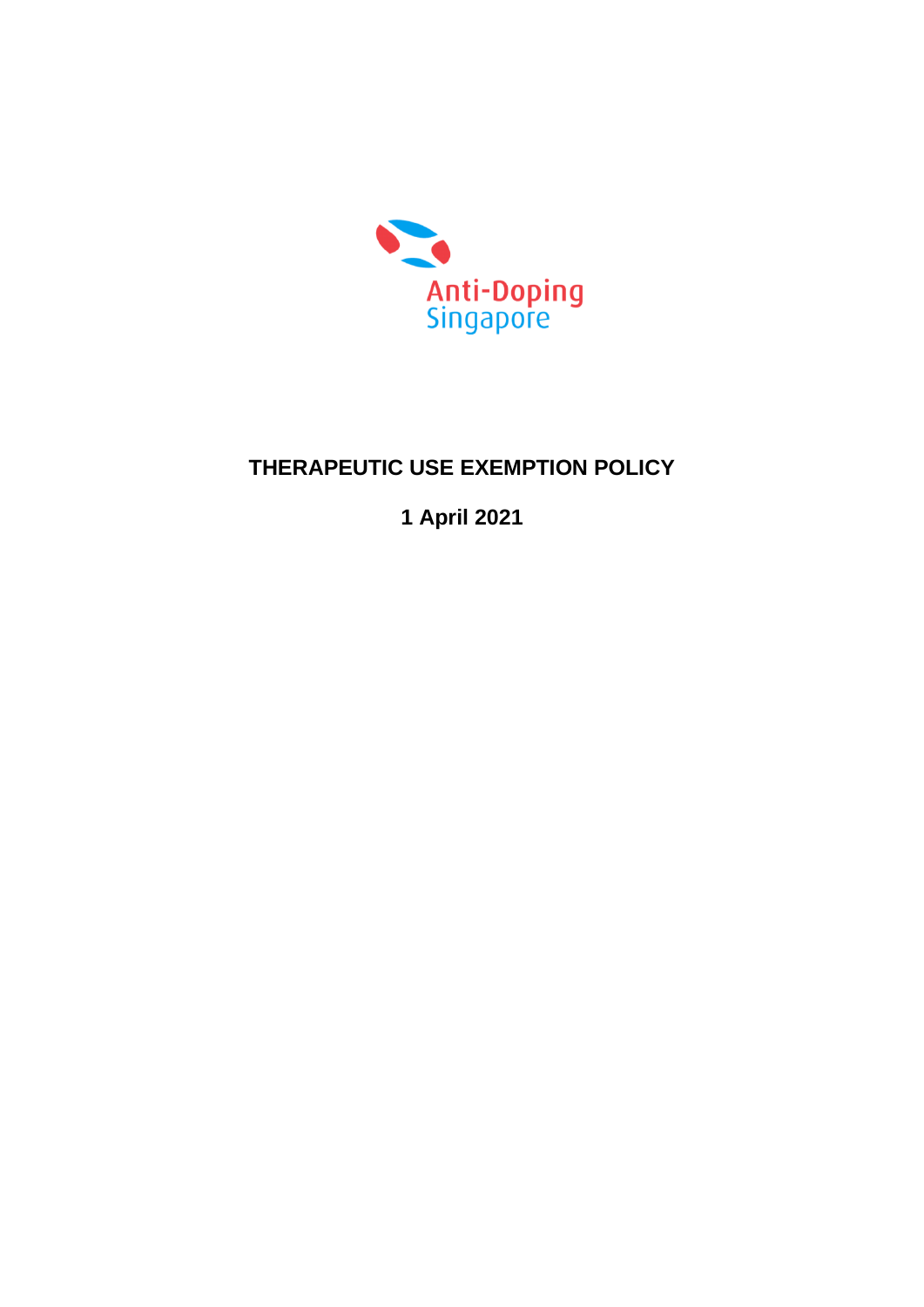# **Table of Contents**

| $\mathbf 1$    |                          |  |
|----------------|--------------------------|--|
| $\mathbf{2}$   |                          |  |
| 3              |                          |  |
|                | 3.1<br>3.2<br>3.3<br>3.4 |  |
| 4              |                          |  |
| 5              |                          |  |
| 6              |                          |  |
| $\overline{7}$ |                          |  |
| 8              |                          |  |
| 9              |                          |  |
| 10             |                          |  |
| 11             |                          |  |
| 12             |                          |  |
|                |                          |  |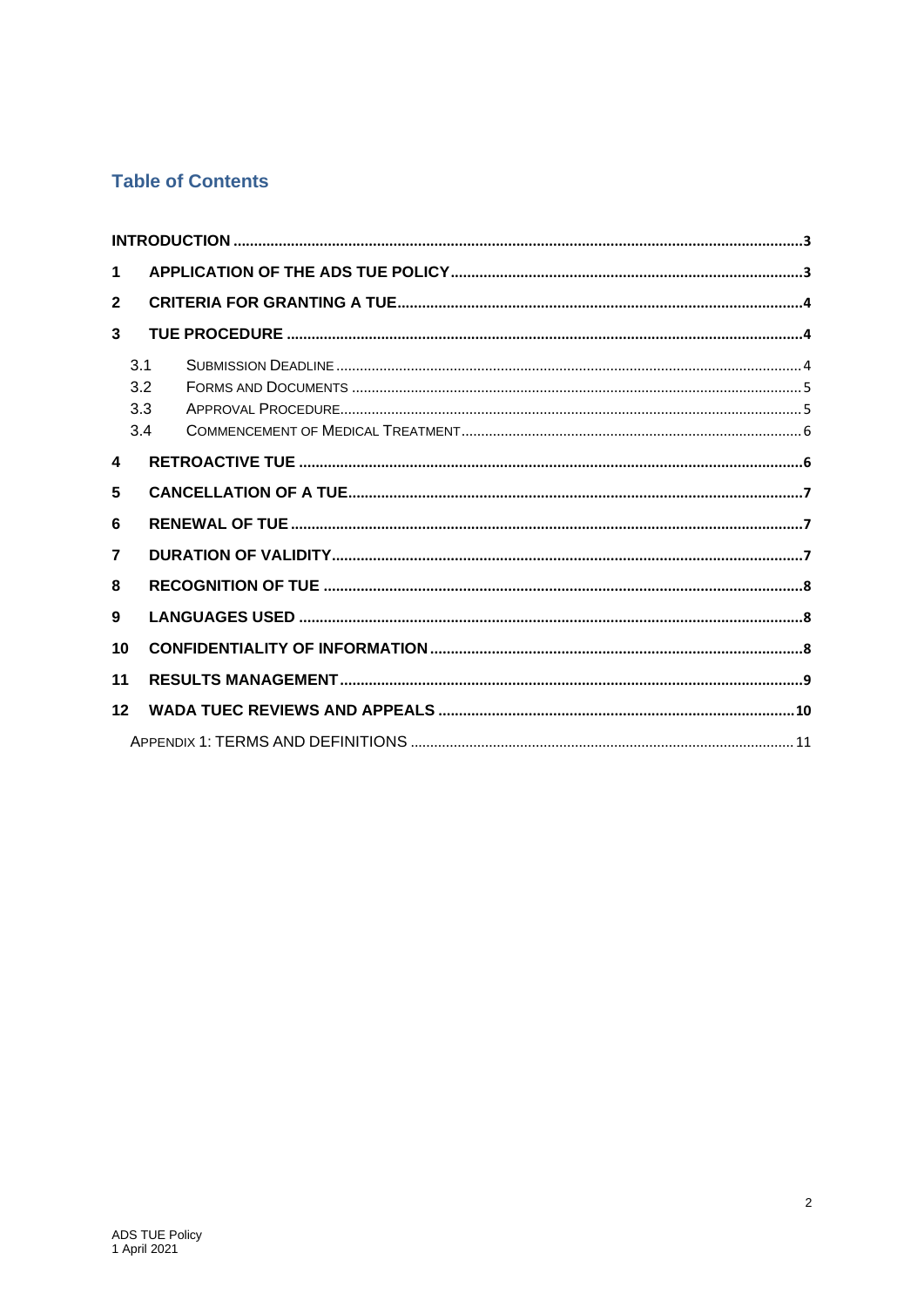#### <span id="page-2-0"></span>**INTRODUCTION**

According to the World Anti-Doping Agency's (WADA) International Standard for Therapeutic Use Exemptions (ISTUE), Athletes with a documented medical condition requiring the use of a Prohibited Substance or a Prohibited Method must first obtain a TUE. A TUE may, under certain well-defined and restricted conditions, enable Athletes to take the necessary medication whilst competing in sporting events without resulting in a doping offence. An independent Therapeutic Use Exemption Committee (TUEC) shall review applications for TUEs according to the requirements of the Standard.

This policy should be read in conjunction with the principles set out in Article 4.4 of the World Anti-Doping Code (Code) and the ISTUE established through the Code. The Introduction, the Terms and Definitions (Appendix 1) and the other appendices shall also be considered integral parts of this policy.

### <span id="page-2-1"></span>**1 APPLICATION OF THE ADS TUE POLICY**

- 1.1 Depending on the status of an Athlete or the level of competition the Athlete is participating in, a TUE application must be made by the Athlete to the relevant body (ADS, International Federation or other relevant Anti-Doping Organizations).
- 1.2 All Athletes listed below shall submit their TUE applications to ADS:
- (a) Athletes in the ADS Registered ("ADS RTP") and Domestic Testing Pool ("ADS DTP");
- (b) Athletes carded under Sport Singapore's spexCarding programme;
- (c) Singapore Athletes participating in a National Sports Association's (NSA) National Championship for which a TUE granted pursuant to the ADS Anti-Doping Rules is required; and
- (d) Any other Singapore Athlete not mentioned above where a TUE is required.
- 1.3 The following Athletes shall obtain a TUE from their International Federation (IF):
- (a) Athletes in the International Federation's Registered Testing Pool ("IF RTP"); and
- (b) Athletes participating in an International Event for which a TUE granted pursuant to the International Federation's (IF) rules are required. This applies whether or not the Athletes already have a TUE on a national level.

Athletes must abide by their respective IF's TUE policies and procedures for their TUE applications.

- 1.4 The following Athletes shall obtain a TUE from their respective countries' National Anti-Doping Organizations (NADO):
- (a) Non-Singapore Athletes participating in a National Sports Association's (NSA) National Championship for which a TUE granted pursuant to the ADS Anti-Doping Rules is required. Athletes must abide by their respective NADO's TUE policies and procedures for their TUE applications.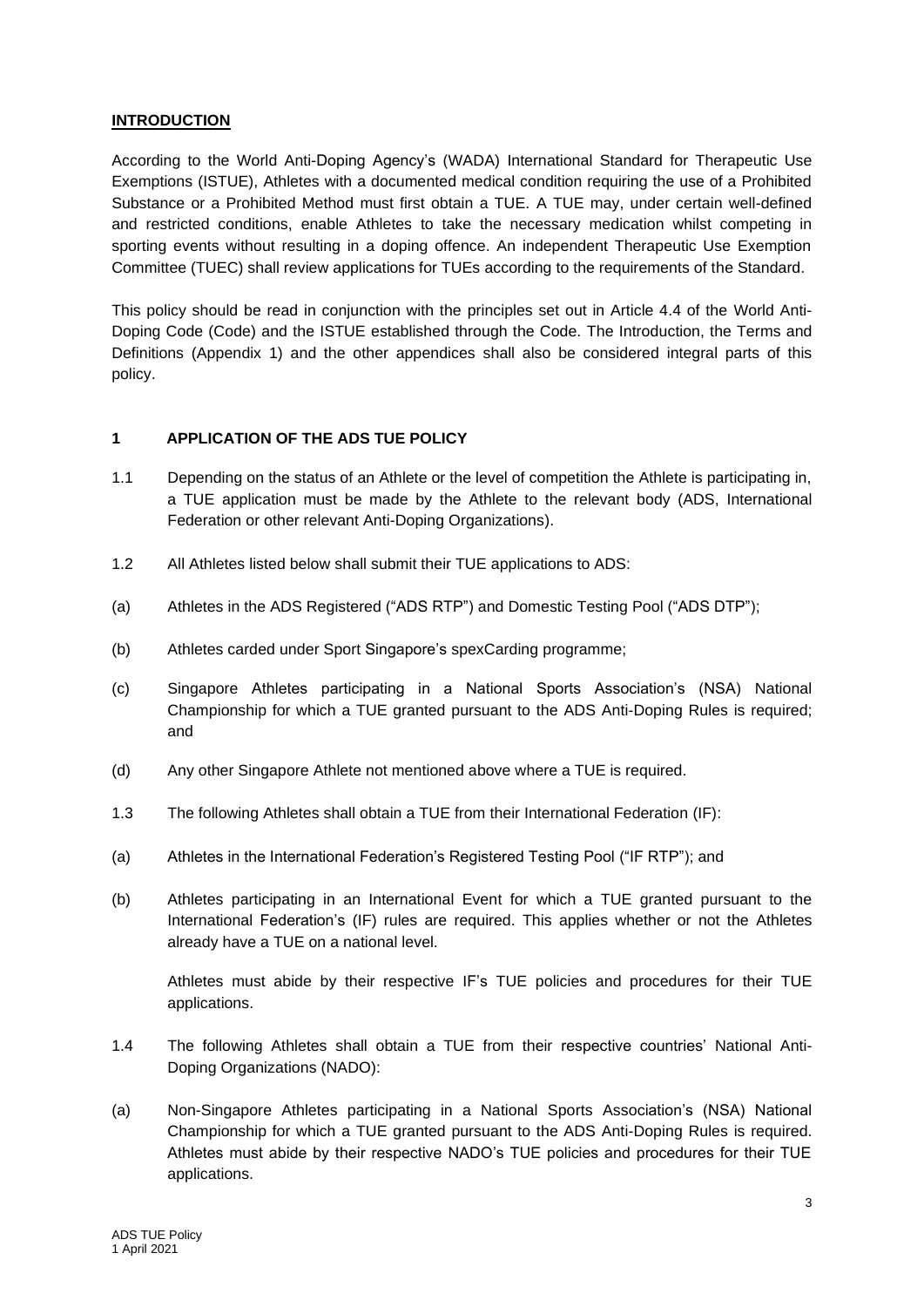Note: TUE applications may be submitted to ADS if an Athlete's NADO does not have the capacity to review and grant TUEs.

- 1.5 Depending on the applicable anti-doping rules, Athletes who are participating in a Major Event, for eg, the Olympic or Paralympic Games, Asian Games, Commonwealth and Southeast Asian Games, may be required to apply for a TUE to the respective Major Event Organizer (MEO). The TUE granted by the MEO is effective for the period of the event only. Athletes must abide by the respective MEO's TUE policies and procedures for their TUE applications.
- 1.6 A TUE application shall be submitted to only one Anti-Doping Organization at a time. Further, Athletes may not have more than one TUE for the same medical condition at the same time.
- 1.7 If an Athlete changes level from national to international, it is the Athlete's responsibility to alert or notify the IF if he/she already have a TUE approved by ADS. This is to confirm if there is a need to apply for a new TUE to the IF or to request for recognition of an existing ADS TUE.

### <span id="page-3-0"></span>**2 CRITERIA FOR GRANTING A TUE**

An Athlete may be granted a TUE if (and only if) he/she can show, on the balance of probabilities, that each of the following conditions is met:

- 2.1 The Prohibited Substance or Prohibited Method in question is needed to treat a diagnosed medical condition supported by relevant clinical evidence;
- 2.2 The Therapeutic Use of the Prohibited Substance or Prohibited Method will not, on the balance of probabilities, produce any additional enhancement of performance beyond what might be anticipated by a return to the Athlete's normal state of health following the treatment of the medical condition;
- 2.3 The Prohibited Substance or Prohibited Method is an indicated treatment for the medical condition, and there is no reasonable permitted Therapeutic alternative; and
- 2.4 The necessity for the Use of the Prohibited Substance or Prohibited Method is not a consequence, wholly or in part, of the prior Use (without a TUE) of a substance or method which was prohibited at the time of such Use.

#### <span id="page-3-1"></span>**3 TUE PROCEDURE**

A TUE is required for all medical treatments involving the use of a Prohibited Substance or Prohibited Method detailed in the Prohibited List. Athletes in the IF's RTP shall abide by their respective IF's TUE rules and procedures.

#### <span id="page-3-2"></span>3.1 **Submission Deadline**

For Athletes in the ADS RTP and ADS DTP and those carded under Sport Singapore's spexCarding programme,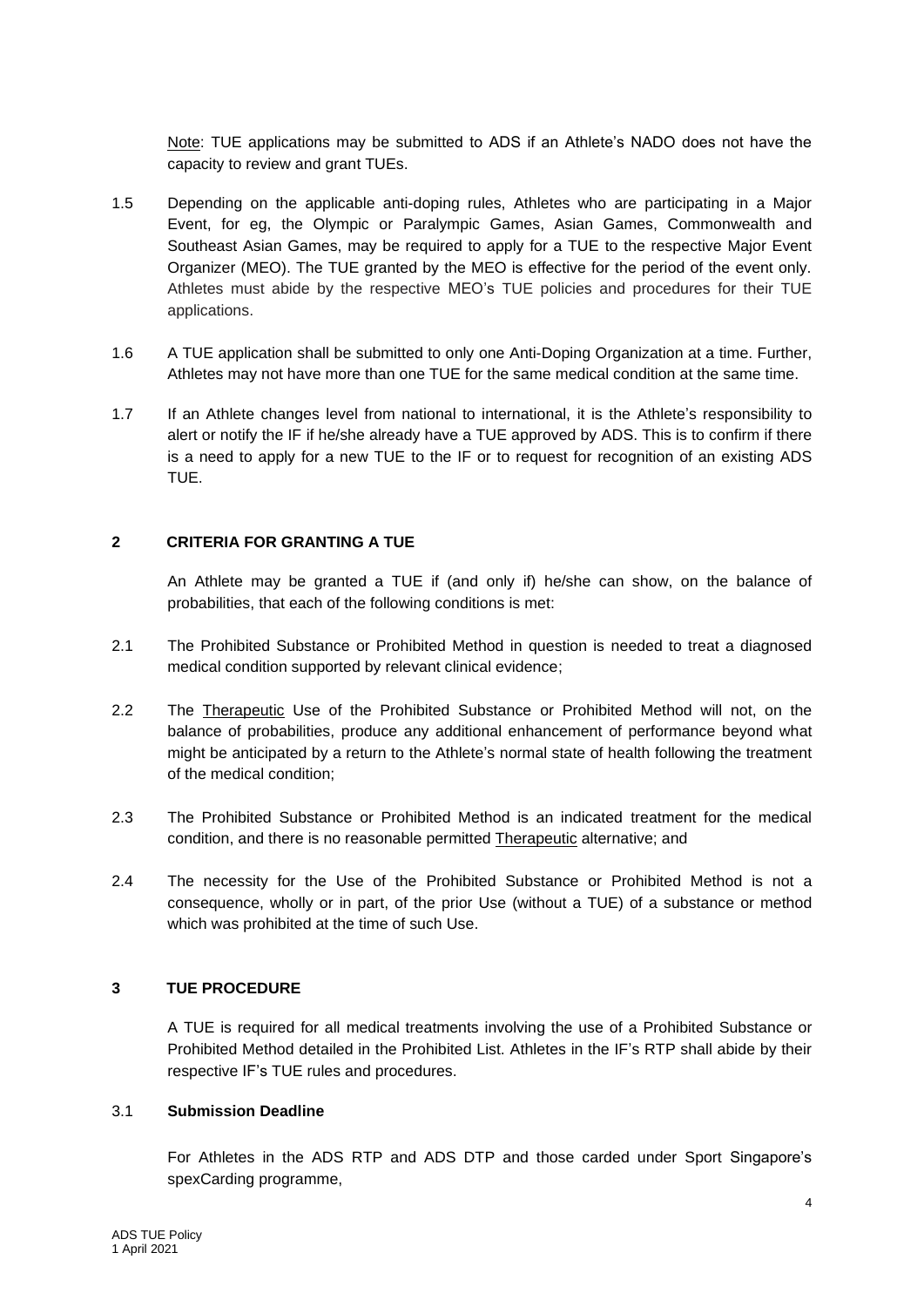- (a) To ensure that the TUE is granted to the Athlete prior to participation in a competition, all Athletes who require the use of substances or methods prohibited *In-Competition* are to submit their applications **at least thirty (30) days** prior to his/her next Competition, unless it is an emergency or exceptional situation.
- (b) For substances prohibited *at all times*, the TUE application must be submitted as soon as the medical condition requiring the use of prohibited substances or methods is diagnosed.

#### <span id="page-4-0"></span>3.2 **Forms and Documents**

- (a) TUE applications must be submitted to ADS using the ADS TUE Application Form. The application form can be obtained from the ADS website at ads.gov.sg or the respective NSA. The IF's RTP Athletes can obtain the forms from their respective IF.
- (b) The TUE application must be signed by the treating physician and accompanied by a comprehensive medical history, including documentation from the original diagnosing physician(s) (where possible) and the results of all examinations, laboratory investigations and imaging studies relevant to the application.
- (c) The physician shall provide justification for the therapeutic use exemption for the prohibited medication if the permitted medication can be used to treat the medical condition.
- (d) The substance in question must be given its generic name. Brand names will not be accepted and will lead to the application being returned. The dose, frequency, route and duration of administration of the prohibited substance or method in question must be specified. If any of these changes, a new application should be submitted.
- (e) Any additional relevant investigations, examinations or imaging studies may be requested for consideration to grant a TUE. For conditions that cannot be demonstrated, independent medical justification must be attached to the application.
- (f) Any costs incurred by the Athlete in making the TUE application and in supplementing it as required by the TUE Committee are the sole responsibility of the Athlete.

### <span id="page-4-1"></span>3.3 **Approval Procedure**

- (a) According to Articles 5.1 to 5.4 of the ISTUE, the relevant Anti-Doping Organization shall appoint an independent Therapeutic Use Exemption Committee (TUEC) to review and grant TUEs to Athletes. ADS shall appoint an independent TUEC to review and grant TUEs to Athletes.
- (b) In normal circumstances, decisions of the TUEC shall be completed within twenty-one (21) days upon receipt of a complete application form and all relevant documentation, and will be conveyed in writing to the Athlete by ADS.
- (c) If a TUE application to an event is made outside of the stipulated submission timeline, the TUEC shall use its best endeavors to complete the TUE process before the start of the Event and cannot guarantee the process of the application before the start of the Event.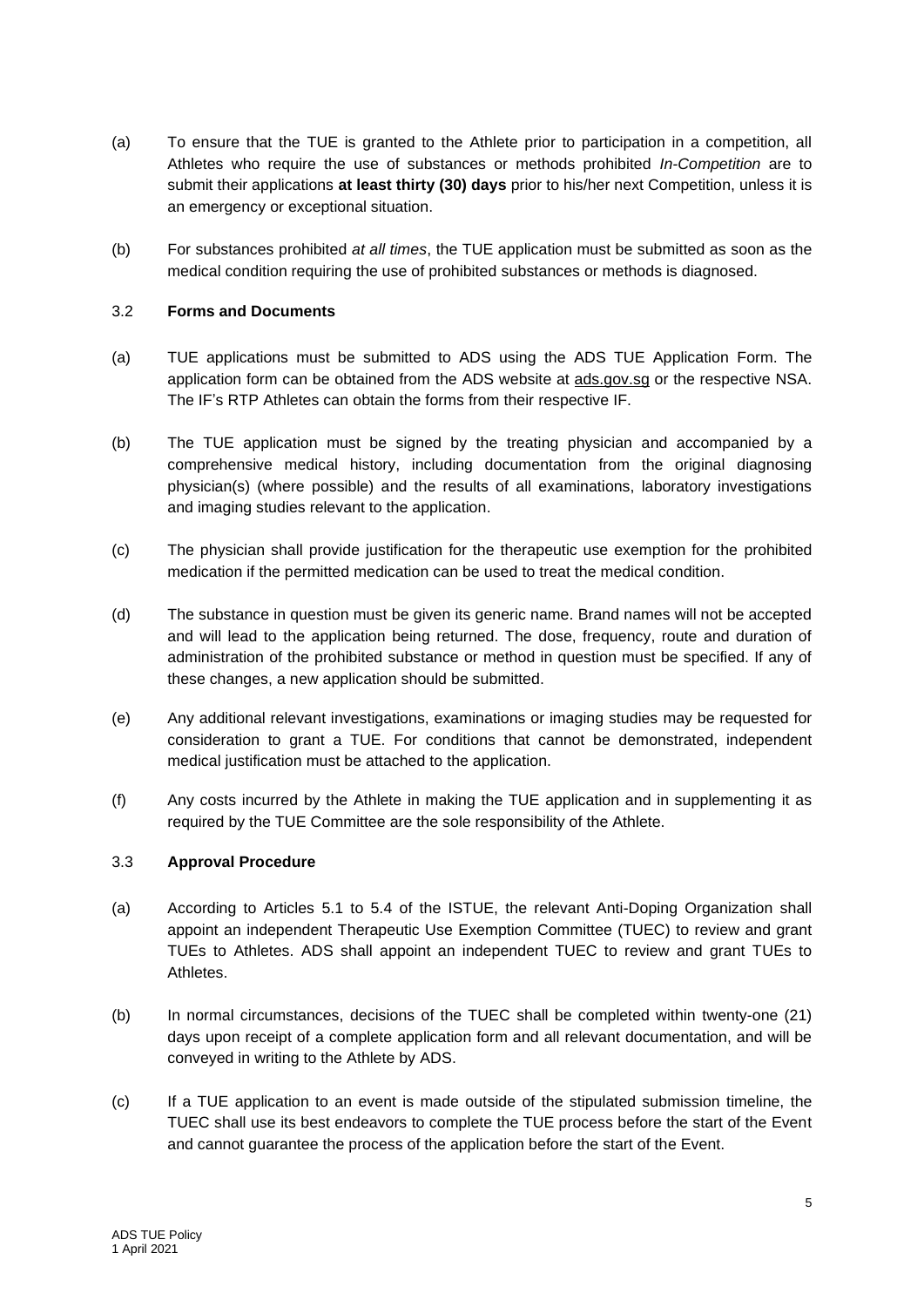- (d) Should the Athlete wish to revoke the right of the TUEC to obtain any health information on his/her behalf, the Athlete shall notify his/her medical practitioner in writing of the fact. As a consequence of such a decision, the Athlete will not receive approval for a TUE or renewal of an existing TUE.
- (e) ADS will notify the relevant IF and WADA of the TUEs granted to Athletes.
- (f) Any TUE that an Athlete has obtained from ADS shall not be valid if the Athlete becomes an International-Level Athlete or competes in an International Event unless and until the relevant IF recognizes that TUE in accordance with Article 7.0 of the ISTUE. Any TUE that an Athlete has obtained from an IF shall not be valid if the Athlete competes in an International Event organized by a Major Event Organization (MEO), unless and until the relevant MEO recognizes that TUE in accordance with Article 7.0 of the ISTUE. As a result, if the IF or MEO (as applicable) declines to recognize that TUE, then (subject to the Athlete's rights of review and appeal) that TUE may not be relied upon to excuse the presence, Use, Possession or Administration of the Prohibited Substance or Prohibited Method mentioned in the TUE vis-àvis that IF or MEO.

### <span id="page-5-0"></span>3.4 **Commencement of Medical Treatment**

The Athlete may commence treatment and/or sporting practice only upon receipt of official notification of the approved TUE. Otherwise, they would be using a Prohibited Substance or Prohibited Method without authorization. This would constitute an anti-doping rule violation in the event of denial of the TUE by the TUEC. However, in situations of a medical emergency or need for urgent treatment, an Athlete should not jeopardize or risk their health and should be aware that they will, in such circumstances, be able to apply retroactively for a TUE. Such a TUE is still subject to the criteria listed in ISTUE Article 4.2 (unless ISTUE Article 4.3 applies).

# <span id="page-5-1"></span>**4 RETROACTIVE TUE**

- 4.1 There are situations for which TUEs may be granted retroactively. Nevertheless, even if a potential retroactive TUE case is examined, under no circumstances does this provide any guarantee that the TUE will be granted. The evaluation procedure is the same as that for the standard TUE application. The application will be considered by the relevant TUEC, which will issue its decision.
- 4.2 An Athlete may apply retroactively for a TUE (but must still meet the conditions in ISTUE Article 4.2) if one of any of the following exceptions applies:
- (a) Emergency or urgent treatment of a medical condition was necessary;
- (b) There was insufficient time, opportunity or other exceptional circumstances that prevented the Athlete from submitting (or the TUEC to consider) an application for the TUE prior to sample collection;
- (c) All other Singapore Athletes who are not in the ADS RTP and ADS DTP, as well as those not carded under Sport Singapore's spexCarding programme, will be allowed to submit a TUE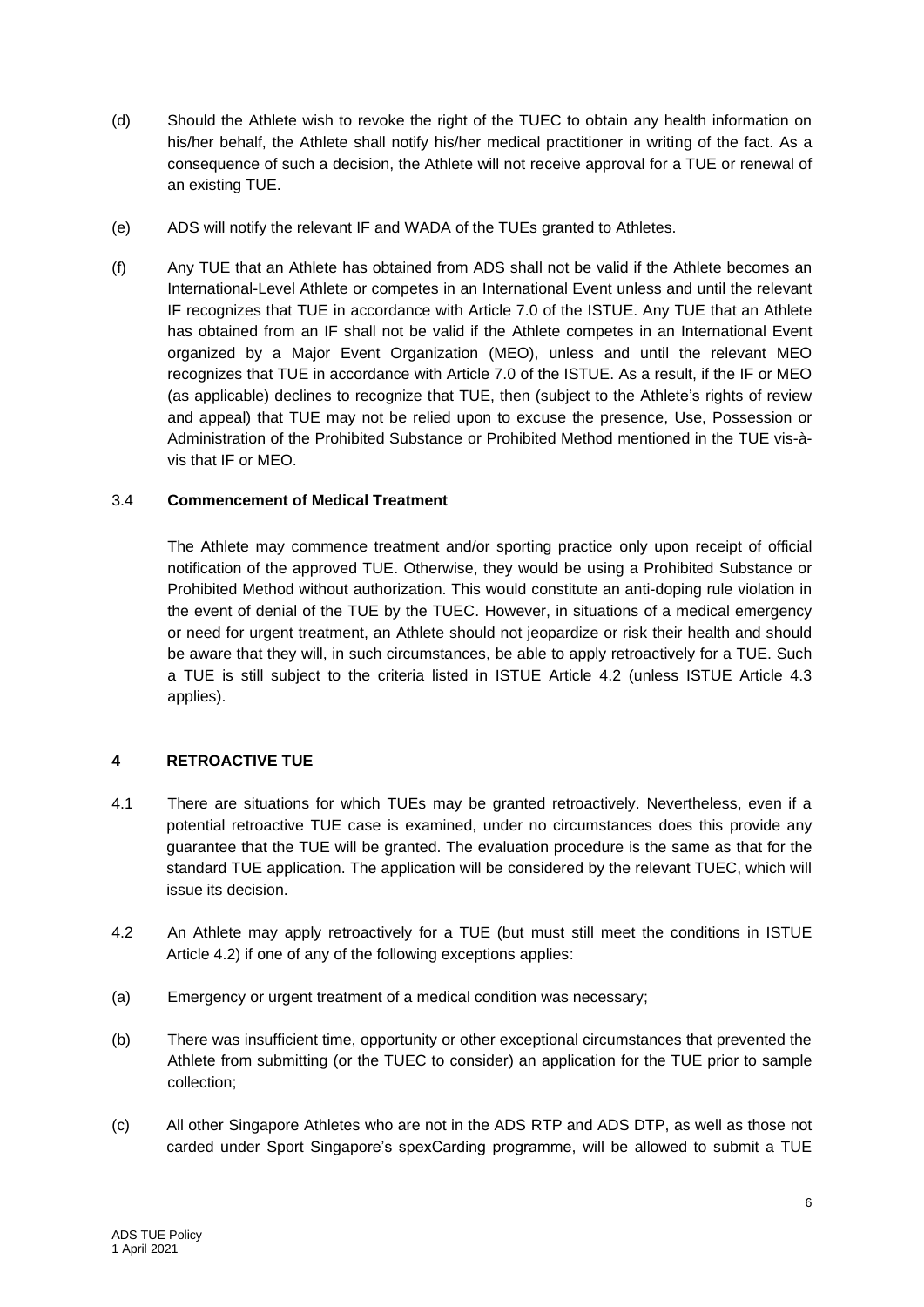retroactively if selected for testing by ADS or a NSA according to the ADS Anti-Doping Rules; or

- (d) The Athlete Used a Prohibited Substance that is only prohibited In-Competition for Therapeutic reasons during Out-of-Competition
- 4.3 Full and clear documentation of the medical incident is required, and the TUE application process must be initiated at the first opportunity.

#### <span id="page-6-0"></span>**5 CANCELLATION OF A TUE**

The TUE will be cancelled, if:

- 5.1 The Athlete does not promptly comply with any requirements or conditions of the ADS TUE Policy; and/or
- 5.2 The term for which the TUE was granted has expired; and/or
- 5.3 The Athlete is advised that the TUE has been withdrawn by ADS; and/or
- 5.4 A decision granting a TUE has been reversed by WADA or on appeal.

#### <span id="page-6-1"></span>**6 RENEWAL OF TUE**

- 6.1 There are no automatic extensions to a TUE. A new application is required when the previous TUE expires. Even for chronic Use of medication, a TUE can be granted only for a limited period.
- 6.2 The Athlete must obtain and submit the TUE Application Form and medical documentation in the usual manner, and the TUE will be renewed in accordance with the same procedure. All application forms must be duly completed, signed and dated by the physician and the Athlete. The physician should attach a recommendation for the TUEC concerning the duration of validity of the TUE, based on the next appointment scheduled with his/her patient in order to monitor the specific medical condition.

# <span id="page-6-2"></span>**7 DURATION OF VALIDITY**

- 7.1 A TUE will be granted for a limited period of time, even if use of the substance is chronic. The Use of the substance will be regularly monitored by a physician, and the TUE will be renewed accordingly.
- 7.2 In the event that, after TUE is granted, the Athlete requires a materially different dosage, frequency, route or duration of Administration of the Prohibited Substance or Prohibited Method to that specified in the TUE, the Athlete must contact ADS, who will then determine whether the Athlete needs to apply for a new TUE. If the presence, Use, Possession or Administration of the Prohibited Substance or Prohibited Method is not consistent with the terms of the TUE granted, the fact that the Athlete has the TUE will not prevent the finding of an anti-doping rule violation.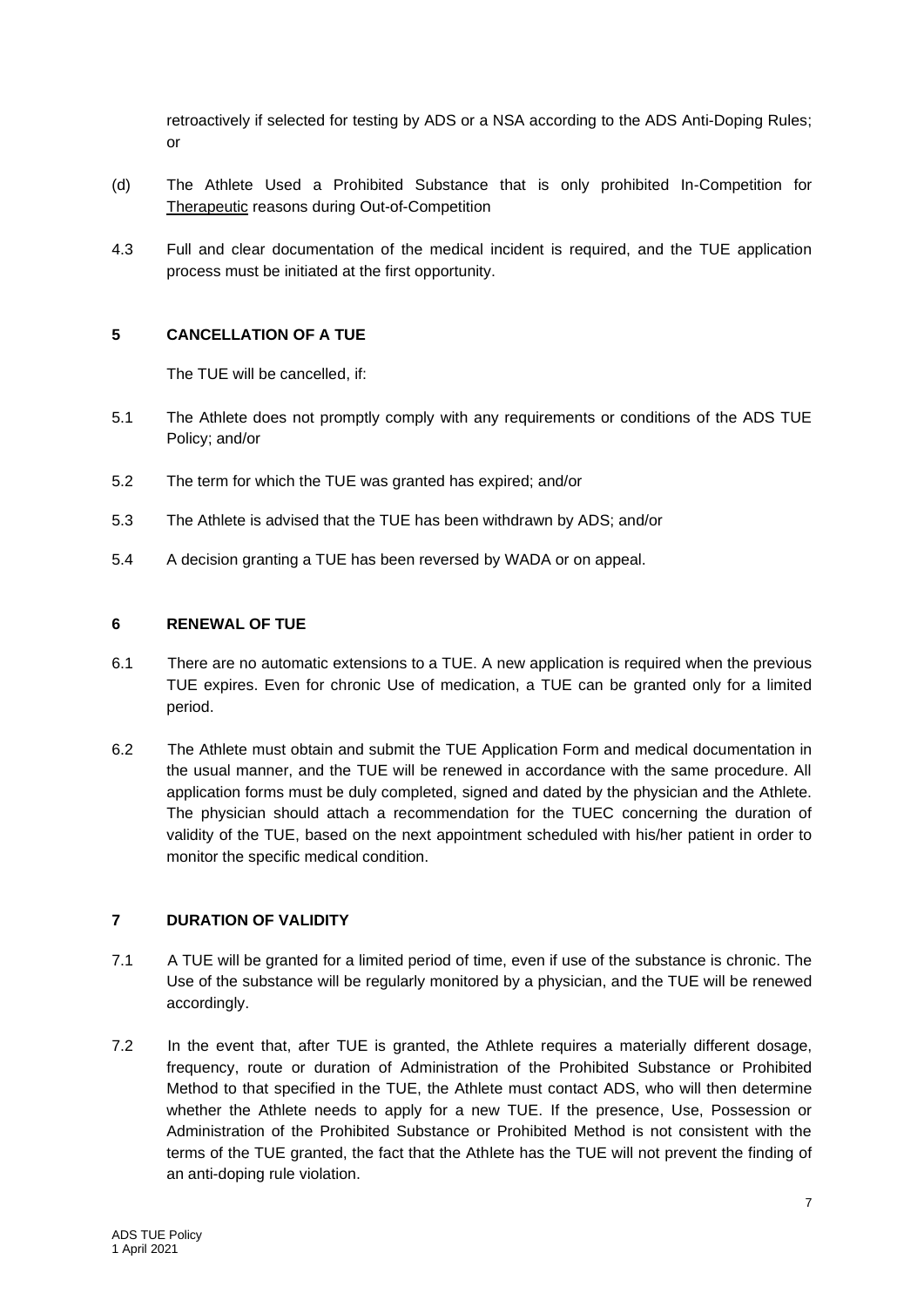### <span id="page-7-0"></span>**8 RECOGNITION OF TUE**

- 8.1 Article 4.4 of the Code requires Anti-Doping Organizations to recognize the TUE granted by other Anti-Doping Organizations that satisfy the conditions of Article 4.2 of the ISTUE. Therefore, if an Athlete who becomes subject to the TUE requirements of an IF or Major Event Organization (MEO) and already has a TUE, he/she should not submit an application for a new TUE to the IF or MEO. Instead:
	- (a) The IF or MEO may publish notice that it will automatically recognize TUE decisions made pursuant to Article 4.4 of the Code (or certain categories of such decisions, e.g., those made by specified Anti-Doping Organizations, or those relating to particular Prohibited Substances), provided that such TUE decisions have been reported in accordance with Article 5.5 of the ISTUE. If the Athlete's TUE falls into a category of TUEs that are automatically recognized in this way at the time the TUE is granted, he/she does not need to take any further action.
	- (b) In the absence of such automatic recognition, the Athlete shall submit a request for recognition of the TUE to the IF or MEO in question, either via ADAMS or as otherwise specified by that IF or MEO. The request should be accompanied by a copy of the TUE and the original TUE application form and all required supporting materials referenced at Article 6.4 of the ISTUE (unless the Anti-Doping Organization that granted the TUE has already made the TUE and supporting materials available via ADAMS in accordance with Article 5.5 of ISTUE).
- 8.2 Accordingly, ADS shall recognize TUEs granted by the TUECs of other IFs or NADOs that satisfy the conditions of Article 4.2 of the ISTUE.

# <span id="page-7-1"></span>**9 LANGUAGES USED**

All copies of applications and appropriate medical information necessary for the decision must be submitted in English or translated to English prior to submission to ADS.

#### <span id="page-7-2"></span>**10 CONFIDENTIALITY OF INFORMATION**

- 10.1 The Processing of Personal Information during the TUE process by ADS shall comply with the International Standard for the Protection of Privacy and Personal Information (ISPPPI).
- 10.2 In accordance with Article 7.1 of the ISPPPI in connection with an Athlete's application for the grant or recognition of a TUE:
	- (a) All information pertaining to the application will be transmitted to members of all TUECs with authority under this International Standard to review the file and, as required, other independent medical or scientific experts, and to all necessary staff (including WADA staff) involved in the management, review or appeal of TUE applications;
	- (b) The Athlete must authorize his/her physician(s) to release to any relevant TUEC upon request any health information that any such TUEC deems necessary in order to consider and determine the Athlete's application; and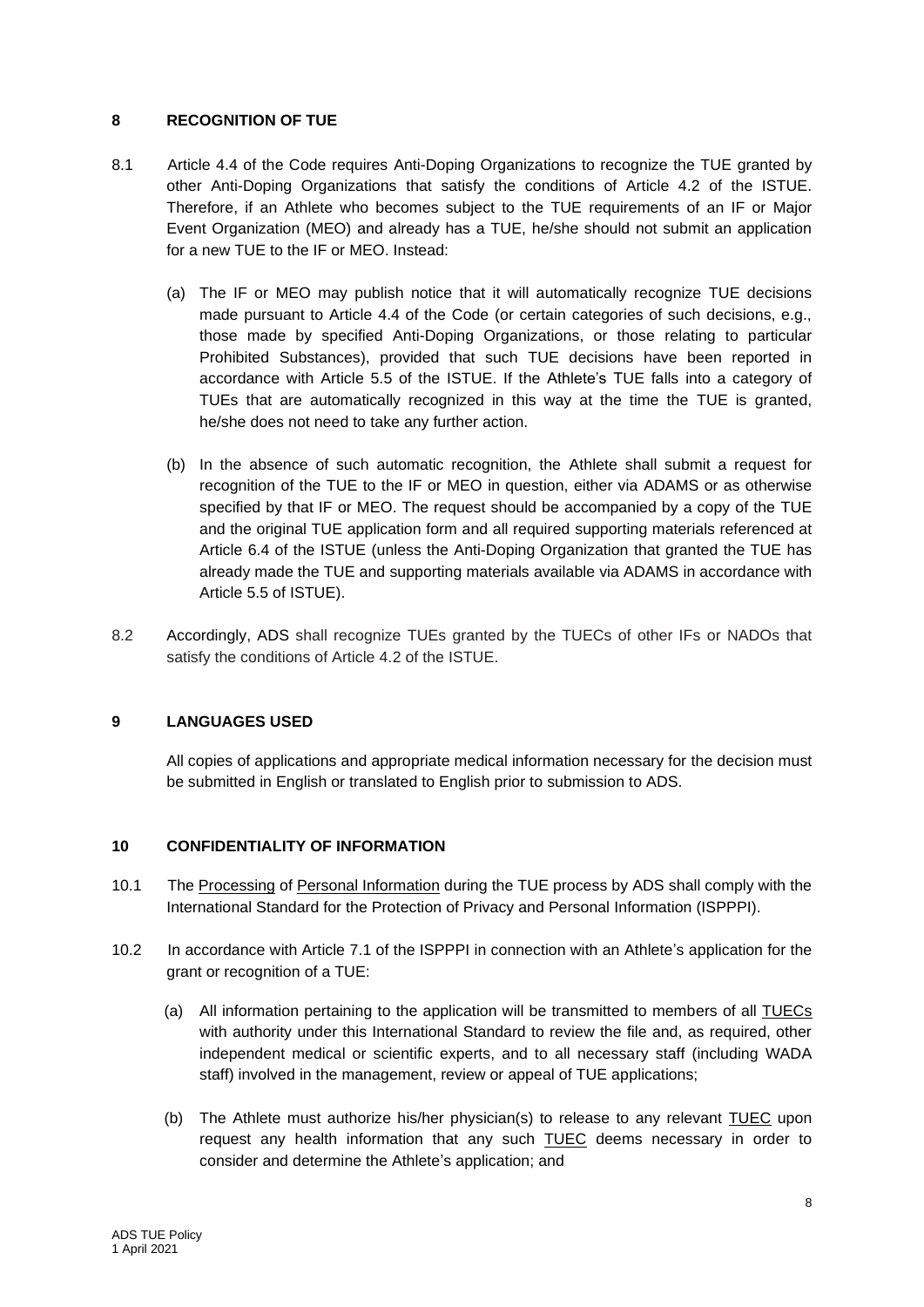- (c) The decision on the application will be made available to all anti-Doping Organizations with Testing authority and/or Results Management authority over the Athlete.
- 10.3 The TUE application shall be dealt with in accordance with the principles of strict medical confidentiality. The members of all relevant TUECs, any consulted independent experts and the relevant staff of ADS shall conduct all of their activities relating to the process in strict confidence and shall sign appropriate confidentiality agreements. In particular, to keep the following information confidential:
	- (a) All medical information provided by the Athlete and physician(s) involved in the Athlete's care; and
	- (b) All details of the application, including the b=name of the physician(s) involved in the process.
- 10.4 Should the Athlete wish to revoke the right of a TUEC to obtain any health information on his/her behalf, the Athlete shall notify his/her physician in writing of such revocation; provided that, as a result of that revocation, the Athlete's application for a TUE or for recognition of an existing TUE will be deemed withdrawn without approval/recognition having been granted.
- 10.5 ADS shall only use information submitted by an Athlete in connection with a TUE application to evaluate the application and in the context of potential anti-doping rule violation investigations and proceedings.

#### <span id="page-8-0"></span>**11 RESULTS MANAGEMENT**

In the event of an Adverse Analytical Finding, the following procedure applies:

#### 11.1 **Review by ADS**

ADS shall conduct a review to determine if:

- (a) Any TUE has been granted or will be granted as provided in the International Standard for Therapeutic Use Exemptions (Article 5.1.1.1 of the International Standard for Results Management);
- (b) There is any apparent departure from the International Standard for Testing and Investigations or International Standard for Laboratories that caused the Adverse Analytical Finding (Article 5.1.1.1 of the International Standard for Results Management); and/or
- (c) It is apparent that the Adverse Analytical Finding was caused by an ingestion of the relevant Prohibited Substance through a permitted route (Article 5.1.1.1 of the International Standard for Results Management).

#### 11.2 **Existing TUEs and corresponding level of prohibited substance**

Where a TUE is granted, no action is required as long as the reported level corresponds to the prescribed treatment plan and authorized dose.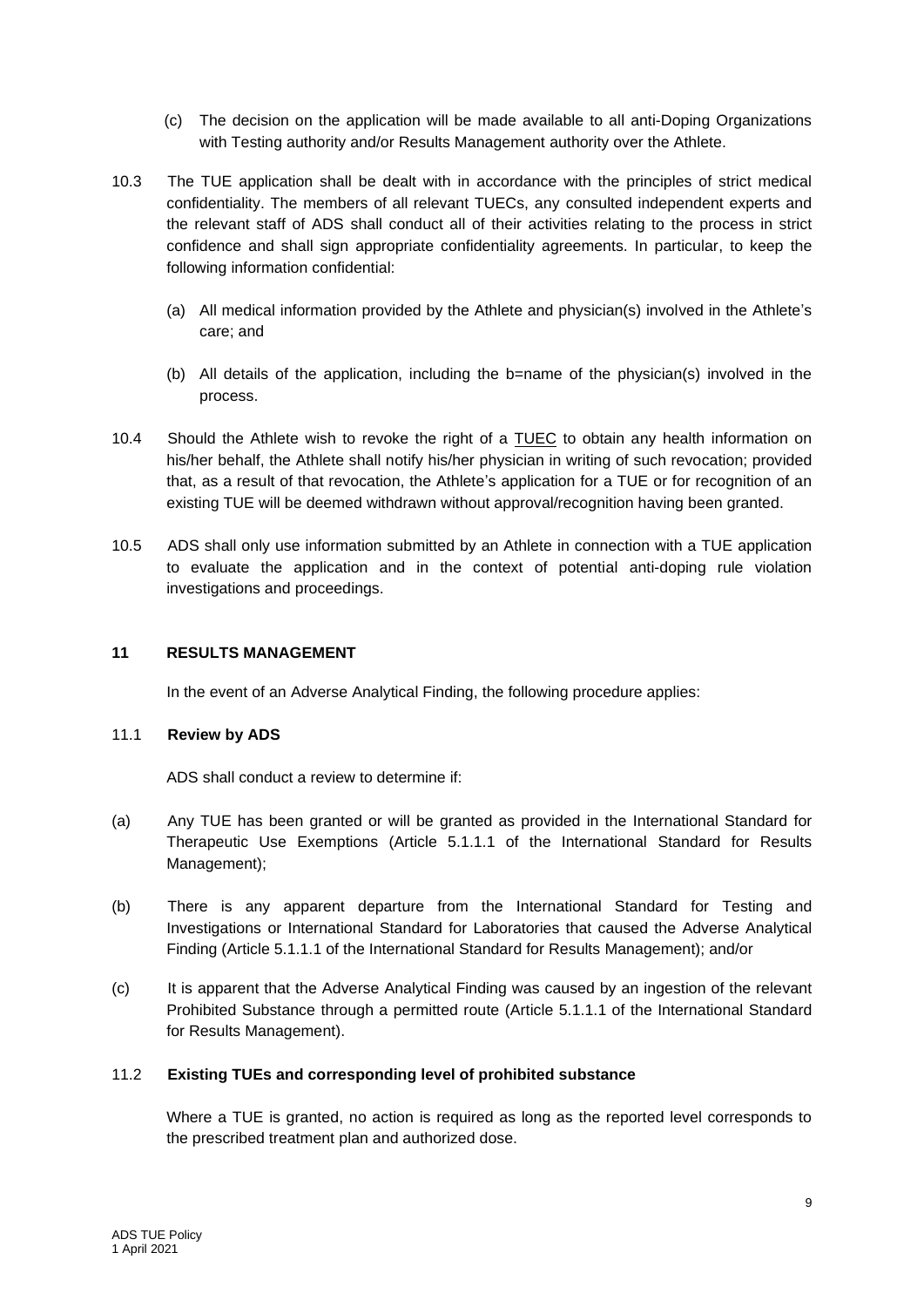# 11.3 **Existing TUEs whereby the level of the prohibited substance does not correspond to the TUE**

ADS will continue to follow the results management procedure for Adverse Analytical Findings if the level of the prohibited substance in the sample reported by the laboratory does not correspond to the authorized dose for the granted TUE.

#### 11.4 **Absence of a TUE**

If the Athlete does not have a TUE or if the TUE is not valid, ADS shall follow its rules regarding results management applicable to adverse analytical findings based on Article 7.2 of the Code.

# <span id="page-9-0"></span>**12 WADA TUEC REVIEWS AND APPEALS**

The WADA TUEC is established to review, whether upon request by those affected or on its own initiative, TUE decisions granted by Anti-Doping Organizations. The WADA TUEC, upon request by Athletes who have been denied TUEs by an Anti-Doping Organization, may review such decisions with the power to reverse them.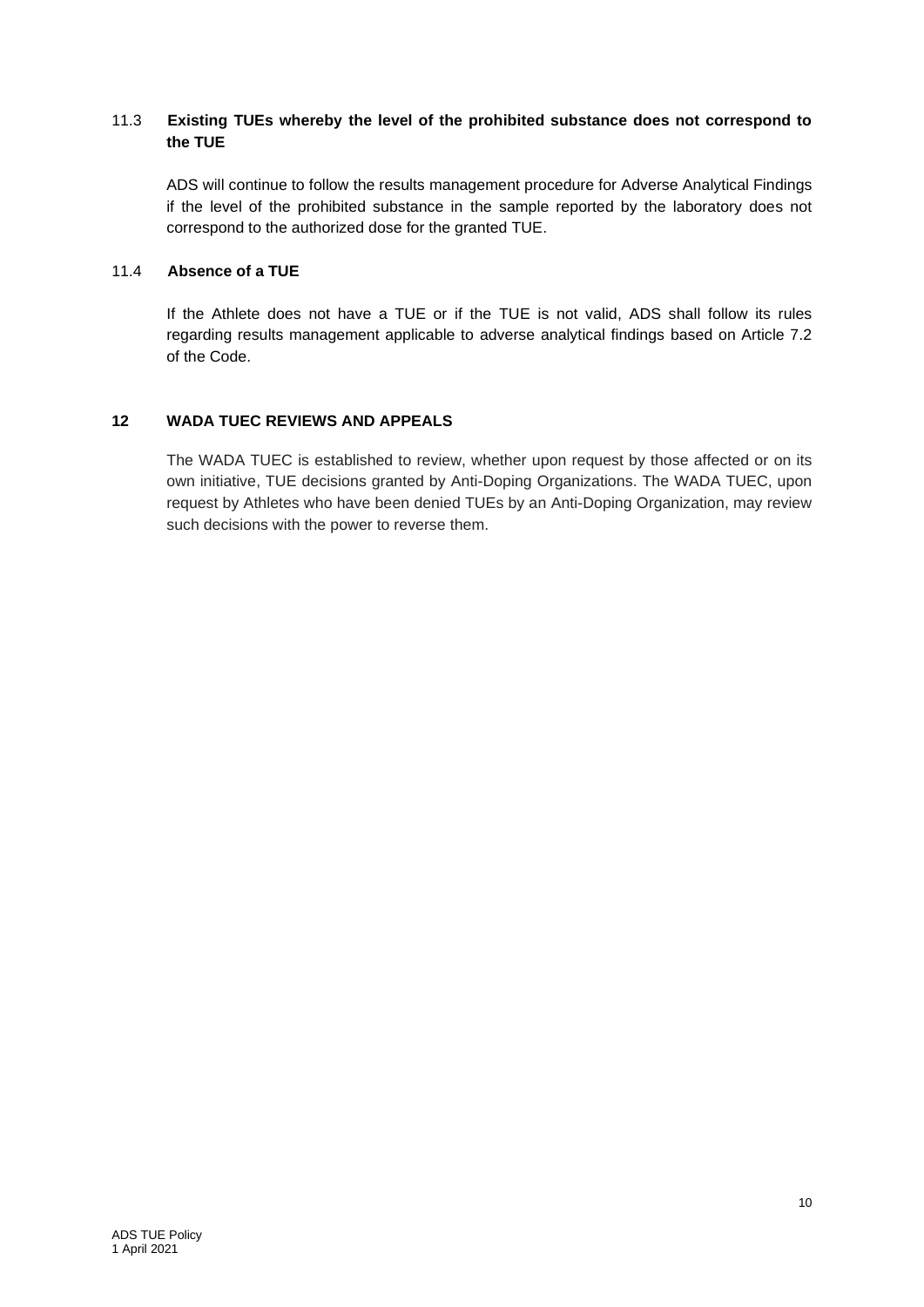#### <span id="page-10-0"></span>**Appendix 1: TERMS AND DEFINITIONS**

### **Defined Terms from the Code**

**ADAMS:** The Anti-Doping Administration and Management System is a Web-based database management tool for data entry, storage, sharing, and reporting designed to assist stakeholders and WADA in their anti-doping operations in conjunction with data protection legislation.

**Administration:** Providing, supplying, supervising, facilitating, or otherwise participating in the Use or Attempted Use by another Person of a Prohibited Substance or Prohibited Method. However, this definition shall not include the actions of bona fide medical personnel involving a Prohibited Substance or Prohibited Method used for genuine and legal therapeutic purposes or other acceptable justification and shall not include actions involving Prohibited Substances which are not prohibited in Out-of-Competition Testing unless the circumstances as a whole demonstrate that such Prohibited Substances are not intended for genuine and legal therapeutic purposes or are intended to enhance sport performance.

**Adverse Analytical Finding:** A report from a WADA-accredited laboratory or other WADA-approved laboratory that, consistent with the International Standard for Laboratories, establishes in a Sample the presence of a Prohibited Substance or its Metabolites or Markers or evidence of the Use of a Prohibited Method.

**Anti-Doping Organization:** WADA or a Signatory that is responsible for adopting rules for initiating, implementing or enforcing any part of the Doping Control process. This includes, for example, the International Olympic Committee, the International Paralympic Committee, other Major Event Organizations that conduct Testing at their Events, International Federations, and National Anti-Doping Organizations.

**Athlete:** Any Person who competes in sport at the international level (as defined by each International Federation) or the national level (as defined by each National Anti-Doping Organization). An Anti-Doping Organization has discretion to apply anti-doping rules to an Athlete who is neither an International-Level Athlete nor a National-Level Athlete, and thus to bring them within the definition of "Athlete". In relation to Athletes who are neither International-Level nor National-Level Athletes, an Anti-Doping Organization may elect to: conduct limited Testing or no Testing at all; analyze Samples for less than the full menu of Prohibited Substances; require limited or no whereabouts information; or not require advance TUEs. However, if an Article 2.1, 2.3 or 2.5 anti-doping rule violation is committed by any Athlete over whom an Anti-Doping Organization has elected to exercise its authority to test and who competes below the international or national level, then the Consequences set forth in the Code must be applied. For purposes of Article 2.8 and Article 2.9 and for purposes of anti-doping information and Education, any Person who participates in sport under the authority of any Signatory, government, or other sports organization accepting the Code is an Athlete.

**Attempt:** Purposely engaging in conduct that constitutes a substantial step in a course of conduct planned to culminate in the commission of an anti-doping rule violation. Provided, however, there shall be no anti-doping rule violation based solely on an Attempt to commit a violation if the Person renounces the Attempt prior to it being discovered by a third party not involved in the Attempt.

**CAS:** The Court of Arbitration for Sport.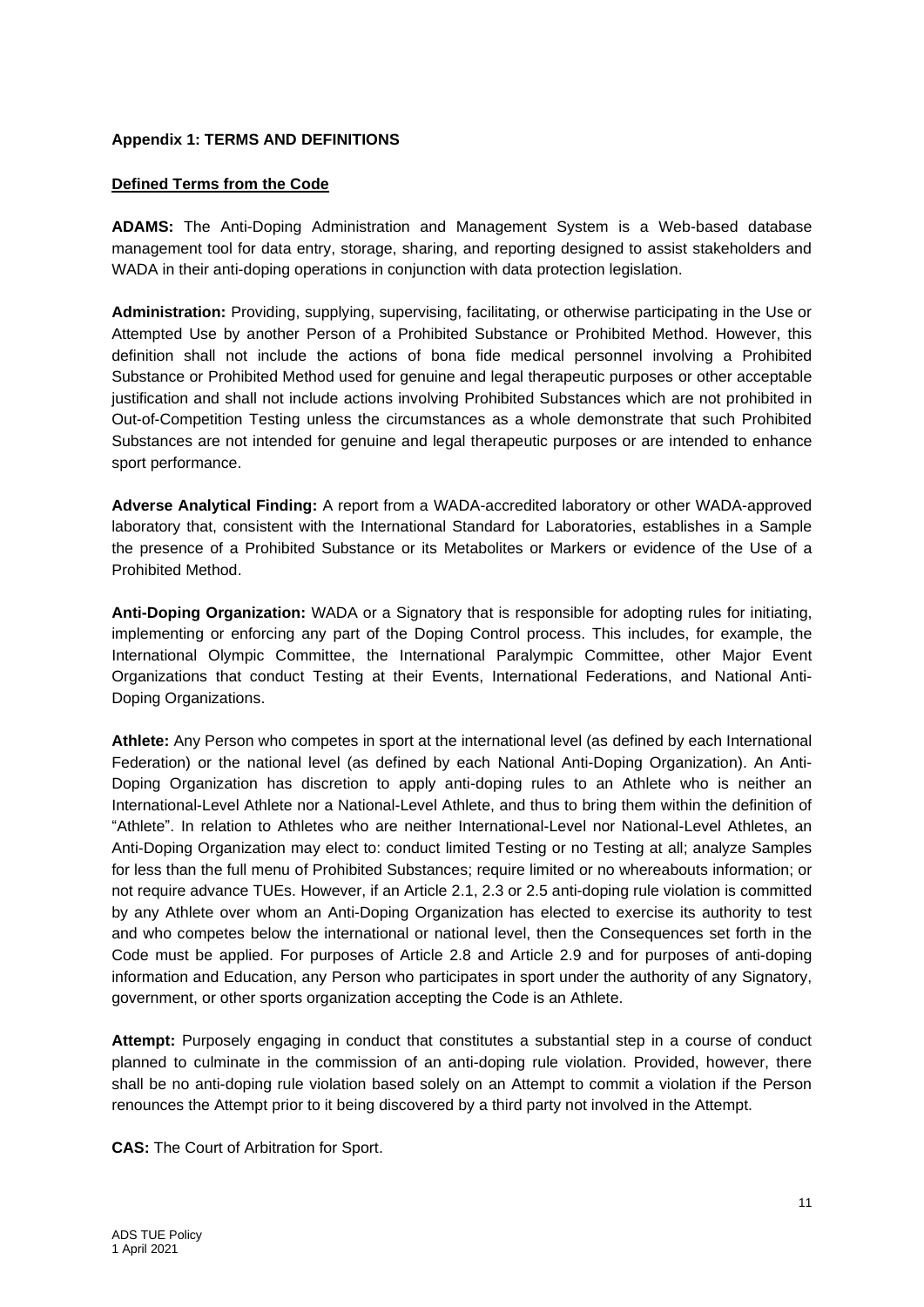**Code:** The World Anti-Doping Code.

**Competition:** A single race, match, game or singular athletic contest. For example, a basketball game or the finals of the Olympic 100-meter race in athletics. For stage races and other sport contests where prizes are awarded on a daily or other interim basis the distinction between a Competition and an Event will be as provided in the rules of the applicable International Federation.

**Domestic Testing Pool:** The pool of National-level Athletes, other than an International-Level or National-Level Athlete in ADS' Registered Testing Pool, established by ADS who are subject to both In-Competition and Out-of-Competition Testing as part of ADS' test distribution plan.

**Event:** A series of individual Competitions conducted together under one ruling body (e.g., National Championships, the Olympic Games, World Championships of an International Federation, or Pan American Games).

**In-Competition:** The period commencing at 11.59 p.m. on the day before a Competition in which the Athlete is scheduled to participate through the end of such Competition and the Sample collection process related to such Competition. Provided, however, WADA may approve, for a particular sport, an alternative definition if an International Federation provides a compelling justification that a different definition is necessary for its sport; upon such approval by WADA, the alternative definition shall be followed by all Major Event Organizations for that particular sport.

**International Event:** An Event or Competition where the International Olympic Committee, the International Paralympic Committee, an International Federation, a Major Event Organization, or another international sport organization is the ruling body for the Event or appoints the technical officials for the Event.

**International-Level Athlete:** Athletes who compete in sport at the international level, as defined by each International Federation, consistent with the International Standard for Testing and Investigations.

**International Standard:** A standard adopted by WADA in support of the Code. Compliance with an International Standard (as opposed to another alternative standard, practice or procedure) shall be sufficient to conclude that the procedures addressed by the International Standard were performed properly. International Standards shall include any Technical Documents issued pursuant to the International Standard.

**Major Event Organizations:** The continental associations of National Olympic Committees and other international multi-sport organizations that function as the ruling body for any continental, regional or other International Event.

**National Anti-Doping Organization:** The entity(ies) designated by each country as possessing the primary authority and responsibility to adopt and implement anti-doping rules, direct the collection of Samples, the management of test results, and the conduct of hearings at the national level. If this designation has not been made by the competent public authority(ies), the entity shall be the country's National Olympic Committee or its designee.

**National Event:** A sport Event or Competition involving International- or National-Level Athletes that is not an International Event.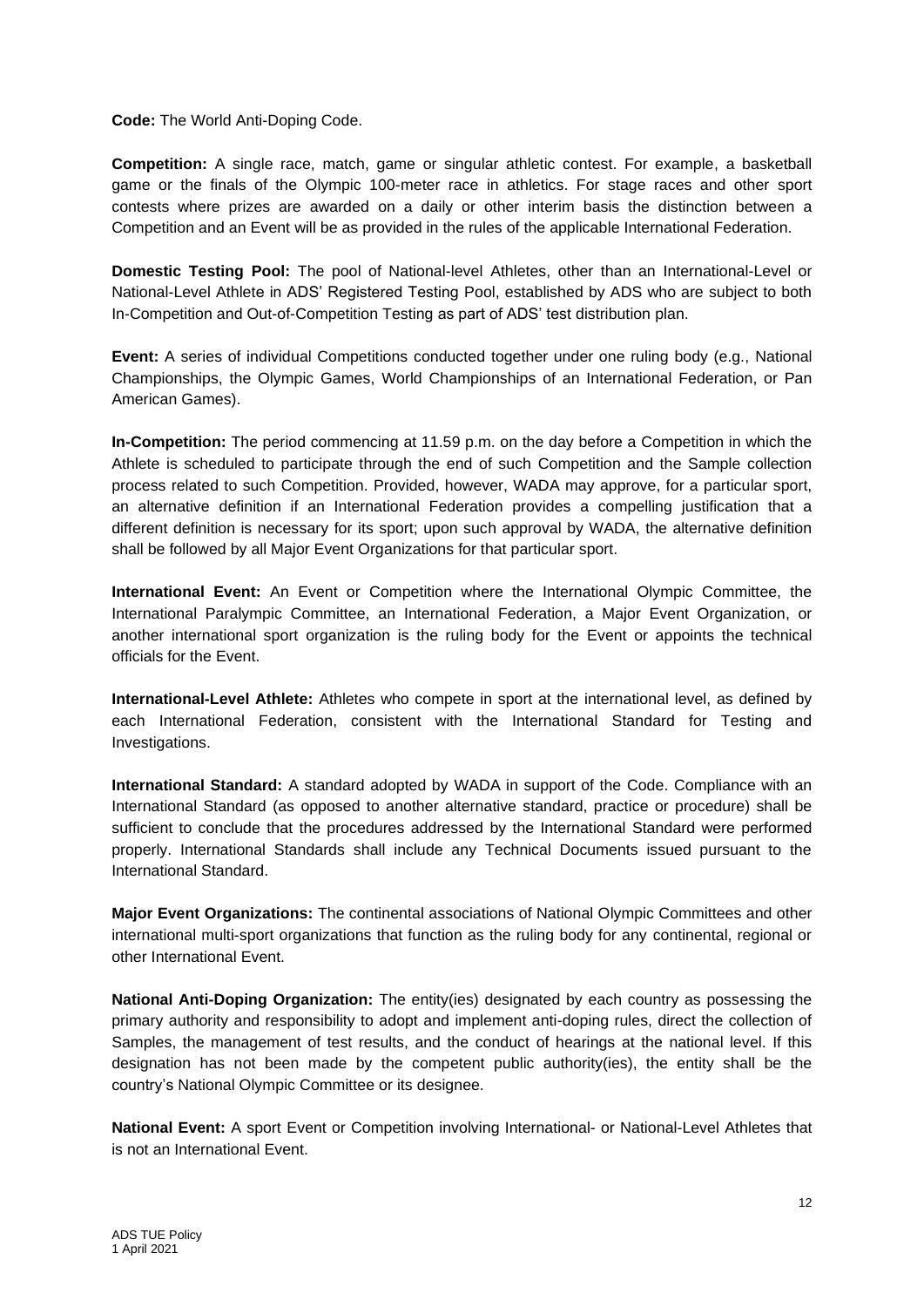**National-Level Athlete**: Athletes who compete in sport at the national level, as defined by each National Anti-Doping Organization, consistent with the International Standard for Testing and Investigations. In Singapore, National-Level Athletes are defined as set out in the Introduction to the ADS Anti-Doping Rules (Section "Scope of these Anti-Doping Rules").

**National Sports Association**: Any national, provincial or territorial Person governing sport in Singapore or part thereof and its affiliated members, clubs, teams, associations and leagues.

**Out-of-Competition:** Any period which is not In-Competition.

**Possession:** The actual, physical Possession, or the constructive Possession (which shall be found only if the Person has exclusive control or intends to exercise control over the Prohibited Substance or Prohibited Method or the premises in which a Prohibited Substance or Prohibited Method exists); provided, however, that if the Person does not have exclusive control over the Prohibited Substance or Prohibited Method or the premises in which a Prohibited Substance or Prohibited Method exists, constructive Possession shall only be found if the Person knew about the presence of the Prohibited Substance or Prohibited Method and intended to exercise control over it. Provided, however, there shall be no anti-doping rule violation based solely on Possession if, prior to receiving notification of any kind that the Person has committed an anti-doping rule violation, the Person has taken concrete action demonstrating that the Person never intended to have Possession and has renounced Possession by explicitly declaring it to an Anti-Doping Organization. Notwithstanding anything to the contrary in this definition, the purchase (including by any electronic or other means) of a Prohibited Substance or Prohibited Method constitutes Possession by the Person who makes the purchase.

**Prohibited List:** The List identifying the Prohibited Substances and Prohibited Methods.

**Prohibited Method:** Any method so described on the Prohibited List.

**Prohibited Substance:** Any substance, or class of substances, so described on the Prohibited List.

**Registered Testing Pool:** The pool of top-level Athletes established separately by each International Federation and National Anti-Doping Organization who are subject to both In-Competition and Out-of-Competition Testing as part of that International Federation's or National Anti-Doping Organization's test distribution plan. Each International Federation shall publish a list which identifies those Athletes included in its Registered Testing Pool either by name or by clearly defined, specific criteria.

**Results Management:** The process encompassing the timeframe between notification as per Article 5 of the International Standard for Results Management, or in certain cases (e.g. Atypical Finding, Athlete Biological Passport, Whereabouts Failure), such pre-notification steps expressly provided for in Article 5 of the International Standard for Results Management, through the charge until the final resolution of the matter, including the end of the hearing process at first instance or on appeal (if an appeal was lodged).

**Sample or Specimen:** Any biological material collected for the purposes of Doping Control.

**Testing:** The parts of the Doping Control process involving test distribution planning, Sample collection, Sample handling, and Sample transport to the laboratory.